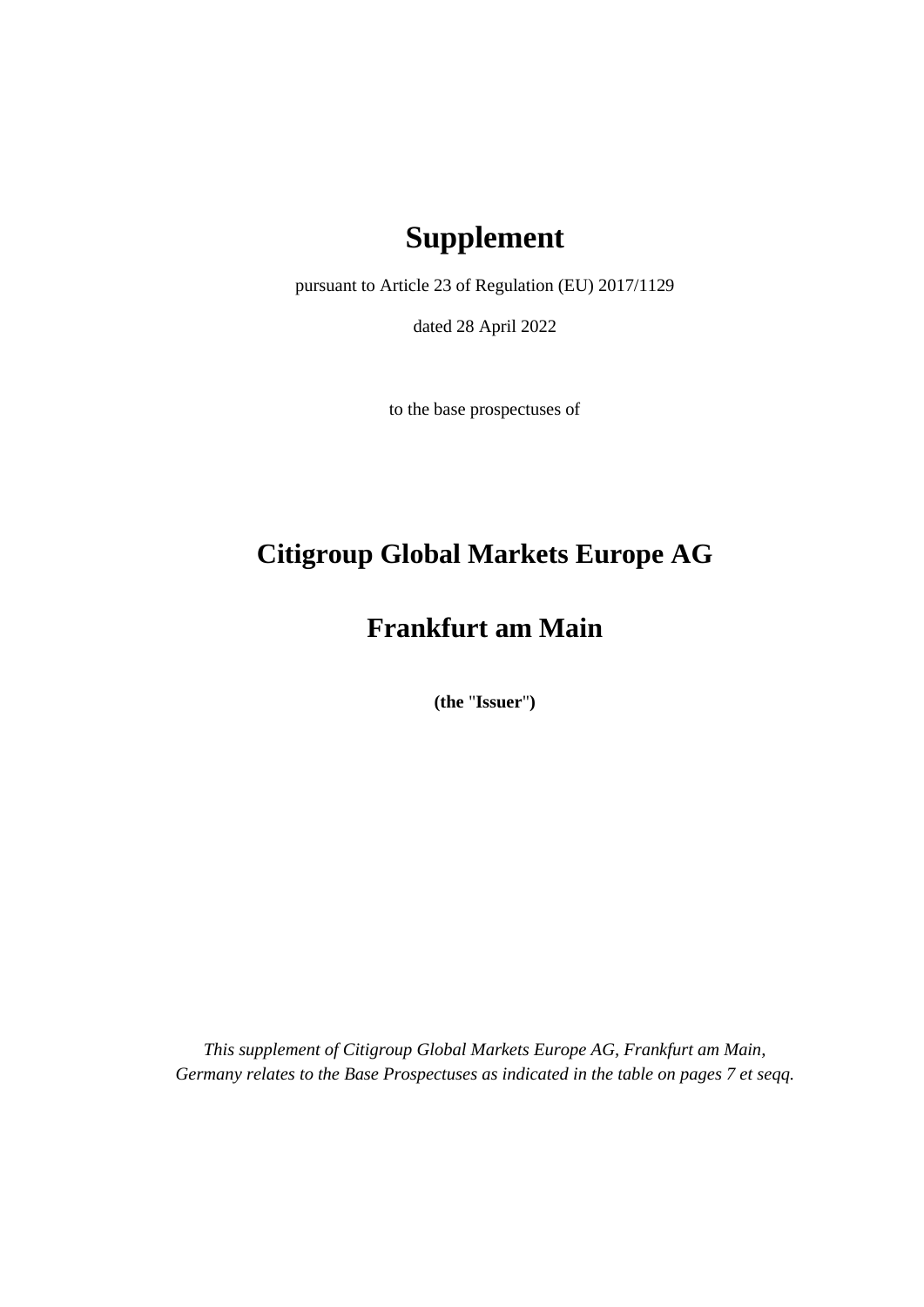Pursuant to Article 23 para. 2a sentence 1 of Regulation (EU) 2017/1129 dated 14 June 2017, as amended, (the "**Prospectus Regulation**") investors who have already agreed to purchase or subscribe for the securities before the supplement is published have the right, exercisable within three working days after the publication of the supplement, to withdraw their acceptances, provided that the significant new factor, material mistake or material inaccuracy referred to in Article 23 para. 1 Prospectus Regulation arose or was noted before the closing of the offer period or the delivery of the securities, whichever occurs first.

**Statement concerning the right of withdrawl**

**A right of withdrawal is only granted to those investors who had already agreed to purchase or subscribe for the securities before the supplement was published and where the securities had not yet been delivered to the investors at the time when the significant new factor, material mistake or material inaccuracy arose or was noted. Investors may exercise their right of withdrawal within three working days after publication of the supplement.**

**Any withdrawal should be addressed to Citigroup Global Markets Europe AG, Attn: Legal Department, Frankfurter Welle, Reuterweg 16, 60323 Frankfurt am Main; e-mail: widerruf@citi.com.**

The Supplement and the Base Prospectuses are available free of charge at the offices of Citigroup Global Markets Europe AG, Frankfurter Welle, Reuterweg 16, 60323 Frankfurt am Main and furthermore are available on the website of the issuer at www.citifirst.com under the rider Products>Legal Documents.

#### **Reason for supplement**

Publication of Citigroup Global Markets Europe AG's registration document dated 28 April 2022 on 28 April 2022, which will be included in the base prospectuses.

The Base Prospectuses are supplemented on the pages as indicated in the table on pages [7](#page-7-0) et seqq. (the "**Table**") as follows:

#### **Amendments regarding Section "II. Risk factors"**

*1. In the Base Prospectuses the information contained in section "II. Risk factors" in subsection "A. Specific material risk factors relating to the Issuer" on the pages indicated in Item 1 of the Table shall be deleted and replaced by the following information:*

"With regard to the material risks associated with the Issuer, reference is made to the Issuer's registration document dated 28 April 2022 (the "**Registration Document**") filed with the German Federal Financial Supervisory Authority ("**BaFin**"). The information contained therein is included in the Base Prospectus by reference in accordance with Article 19 of the Prospectus Regulation (see section "XI. GENERAL INFORMATION ABOUT THE BASE PROSPECTUS" under "8. Information incorporated by reference in this Base Prospectus")."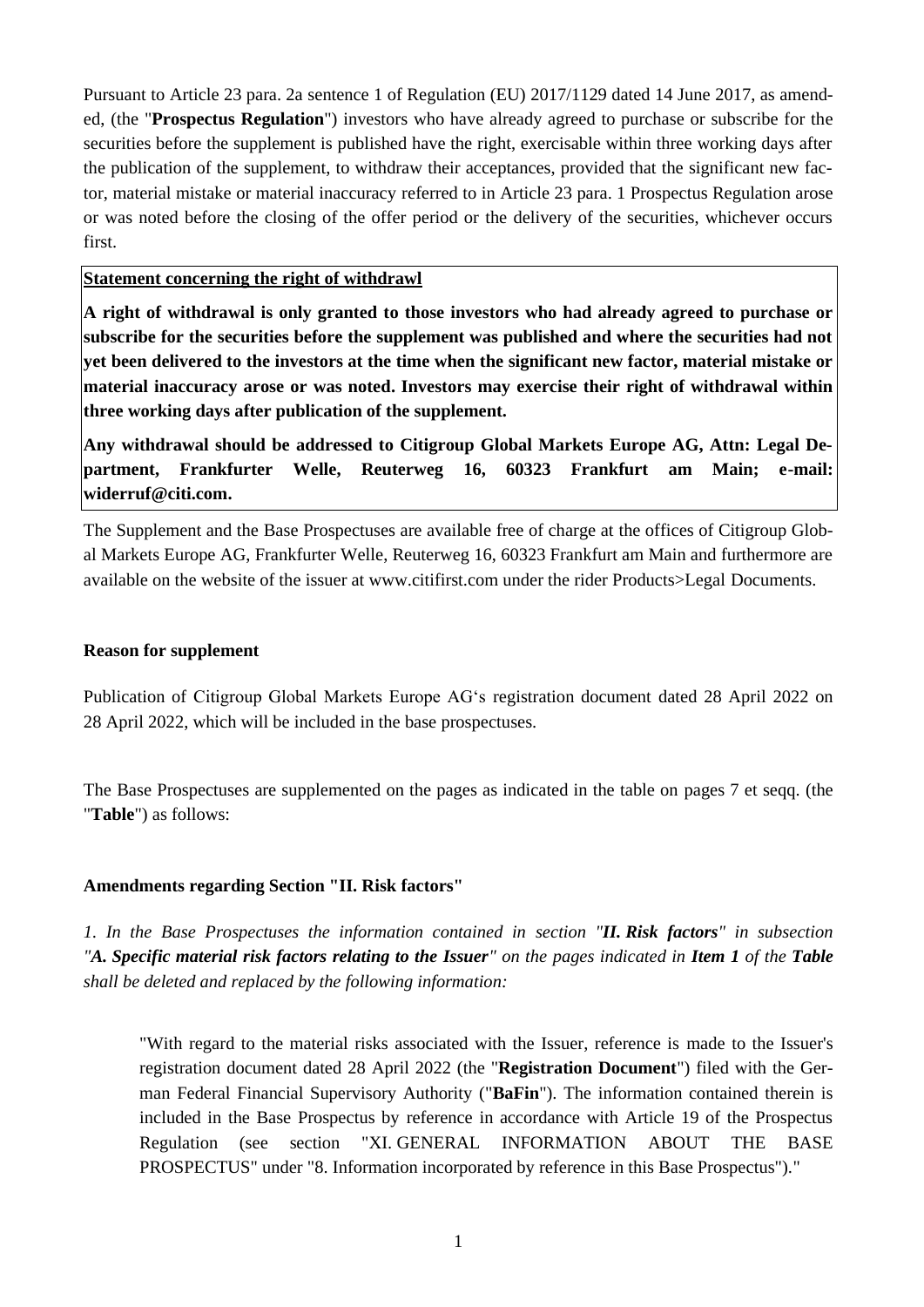### **Amendments regarding Section "V. Important information about the Issuer"**

*2. In the Base Prospectuses the information contained in section "V. Important information about the Issuer" on the pages indicated in Item 2 of the Table shall be deleted and replaced by the following information:*

"With respect to the required information about the Issuer of the Securities, Citigroup Global Markets Europe AG, reference is made to the Registration Document of the Issuer dated 28 April 2022 (the "**Registration Document**"). The information contained therein are incorporated by reference into the Base Prospectus pursuant to Article 19 of the Prospectus Regulation (see under section "XI. GENERAL INFORMATION ABOUT THE BASE PROSPECTUS" under "8. Information incorporated by reference")."

### **Amendments regarding Section "XI. General information about the Base Prospectus"**

*3. In the Base Prospectuses the bullet point (a) in section "XI. General information about the Base Prospectus" in subsection "1. Form of the Base Prospectus" on the pages indicated in Item 3 of the Table shall be deleted and replaced by the following information:*

"(a) the registration document of the Issuer dated 28 April 2022 (the "**Registration Document**"), the information of which is incorporated by reference in this Base Prospectus,"

*4. In the Base Prospectuses the bullet point (a) in section "XI. General information about the Base Prospectus" in subsection "1. Form of the Base Prospectus and publication" on the pages indicated in Item 4 of the Table shall be deleted and replaced by the following information:*

"(a) the registration document of the Issuer dated 28 April 2022 (the "**Registration Document**"), the information of which is incorporated by reference in this Base Prospectus,"

*5. In the Base Prospectuses the information contained in the first bullet point in section "XI. General information about the Base Prospectus" in subsection "8. Information incorporated by reference in this Base Prospectus" on the pages indicated in Item 5 of the Table shall be deleted and replaced by the following information:*

"The information contained in the following documents on the pages indicated below is incorporated by reference into the Base Prospectus pursuant to Article 19 of the Prospectus Regulation. This information forms an integral part of this Base Prospectus: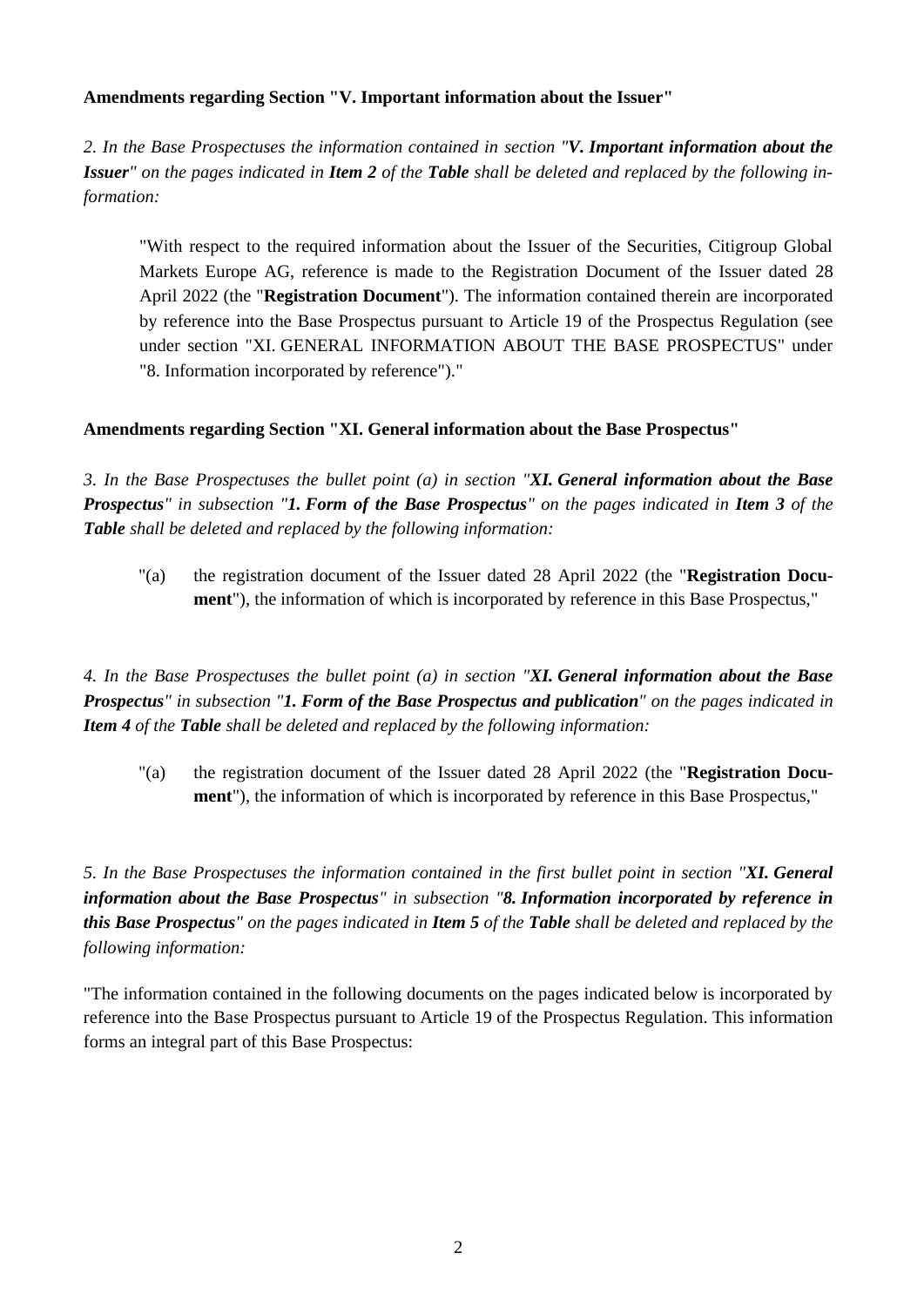| <b>Information</b>                                                                                                                        | Page of the docu-<br>lment | <b>Incorporation of in-</b><br>formation in this Base<br>Prospectus on the fol-<br>lowing pages: |  |  |
|-------------------------------------------------------------------------------------------------------------------------------------------|----------------------------|--------------------------------------------------------------------------------------------------|--|--|
| Registration Document of the Issuer dated 28 April 2022                                                                                   |                            |                                                                                                  |  |  |
| - Risk factors                                                                                                                            | Page 4 through 18          | Page 13                                                                                          |  |  |
| - Statutory auditors                                                                                                                      | Page 19                    | Page 117<br>Page 117<br>Page 117<br>Page 117<br>Page 117<br>Page 117                             |  |  |
| - Information about the Issuer                                                                                                            | Page 20 through 24         |                                                                                                  |  |  |
| - Business overview                                                                                                                       | Page 24 through 28         |                                                                                                  |  |  |
| - Organisational structure of the Issuer                                                                                                  | Page 28 through 29         |                                                                                                  |  |  |
| - Trend information                                                                                                                       | Page 30 through 31         |                                                                                                  |  |  |
| - Profit forecasts or estimates                                                                                                           | Page 31                    |                                                                                                  |  |  |
| - Administrative, management and supervisory bodies Page 31 through 33                                                                    |                            | Page 117                                                                                         |  |  |
| - Major shareholders                                                                                                                      | Page 33                    | Page 117                                                                                         |  |  |
| - Arrangements the execution of which may at a sub-<br>sequent date result in a change in control of the Is-<br>suer                      | Page 33                    | Page 117                                                                                         |  |  |
| - Financial information concerning the Issuer's assets<br>and liabilities, financial position and profits and<br>losses                   | Page 34                    | Page 117                                                                                         |  |  |
| - Legal and arbitration proceedings                                                                                                       | Page 34                    | Page 117                                                                                         |  |  |
| - Share capital and memorandum and articles of asso- Page 34 through 35<br>ciation                                                        |                            | Page 117                                                                                         |  |  |
| - Material contracts                                                                                                                      | Page 35                    | Page 117                                                                                         |  |  |
| - Documents on display                                                                                                                    | Page 35                    | Page 117                                                                                         |  |  |
| - Historical financial information                                                                                                        | Page 36                    | Page 117                                                                                         |  |  |
| The Registration Document has been approved by BaFin<br>and published at www.citifirst.com (under the rider<br>Products>Legal Documents). |                            |                                                                                                  |  |  |
| <b>Predecessor Base Prospectus: Base Prospectus for</b><br><b>Certificates of Citigroup Global Markets Europe AG</b><br>dated 29 May 2020 |                            |                                                                                                  |  |  |
| - Form of Final Terms                                                                                                                     | Page 238 through           | Page 253                                                                                         |  |  |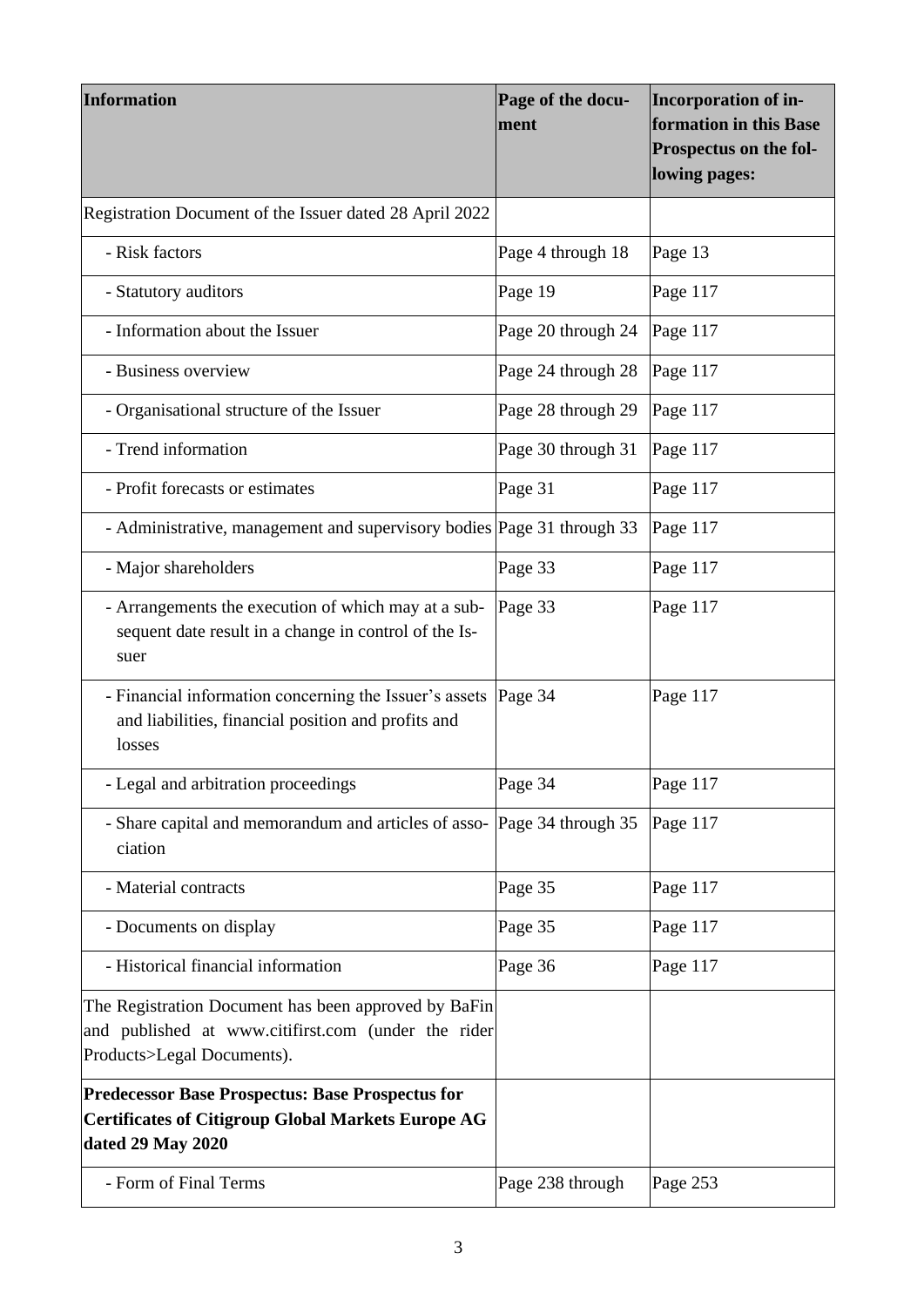| <b>Information</b>                                                                                                                            | Page of the docu-<br>ment | Incorporation of in-<br>formation in this Base<br>Prospectus on the fol-<br>lowing pages: |
|-----------------------------------------------------------------------------------------------------------------------------------------------|---------------------------|-------------------------------------------------------------------------------------------|
|                                                                                                                                               | 253                       |                                                                                           |
| The Base Prospectus has been approved by BaFin and<br>published at www.citifirst.com (under the rider Prod-<br>ucts>Legal Documents).         |                           |                                                                                           |
| <b>Predecessor Base Prospectus: Base Prospectus for</b><br><b>Securities of Citigroup Global Markets Europe AG</b><br>dated 29 September 2020 |                           |                                                                                           |
| - Form of Final Terms                                                                                                                         | Page 238 through<br>253   | Page 253                                                                                  |
| The Base Prospectus has been approved by BaFin and<br>published at www.citifirst.com (under the rider Prod-<br>ucts>Legal Documents).         |                           |                                                                                           |
| <b>Predecessor Base Prospectus: Base Prospectus for</b><br><b>Securities of Citigroup Global Markets Europe AG</b><br>dated 12 January 2021   |                           |                                                                                           |
| - Form of Final Terms                                                                                                                         | Page 258 through<br>273   | Page 253                                                                                  |
| The Base Prospectus has been approved by BaFin and<br>published at www.citifirst.com (under the rider Prod-<br>ucts>Legal Documents).         |                           |                                                                                           |

The information provided is incorporated by reference into this Base Prospectus in accordance with Article 19 (1) (a) of the Prospectus Regulation.

Information not incorporated by reference from the above documents is either not relevant for the investor or is contained elsewhere in this Base Prospectus."

*6. In the Base Prospectuses the information contained in the first bullet point in section "XI. General information about the Base Prospectus" in subsection "8. Information incorporated by reference in this Base Prospectus" on the pages indicated in Item 6 of the Table shall be deleted and replaced by the following information:*

"The information contained in the following documents on the pages indicated below is incorporated by reference into the Base Prospectus pursuant to Article 19 of the Prospectus Regulation. This information forms an integral part of this Base Prospectus: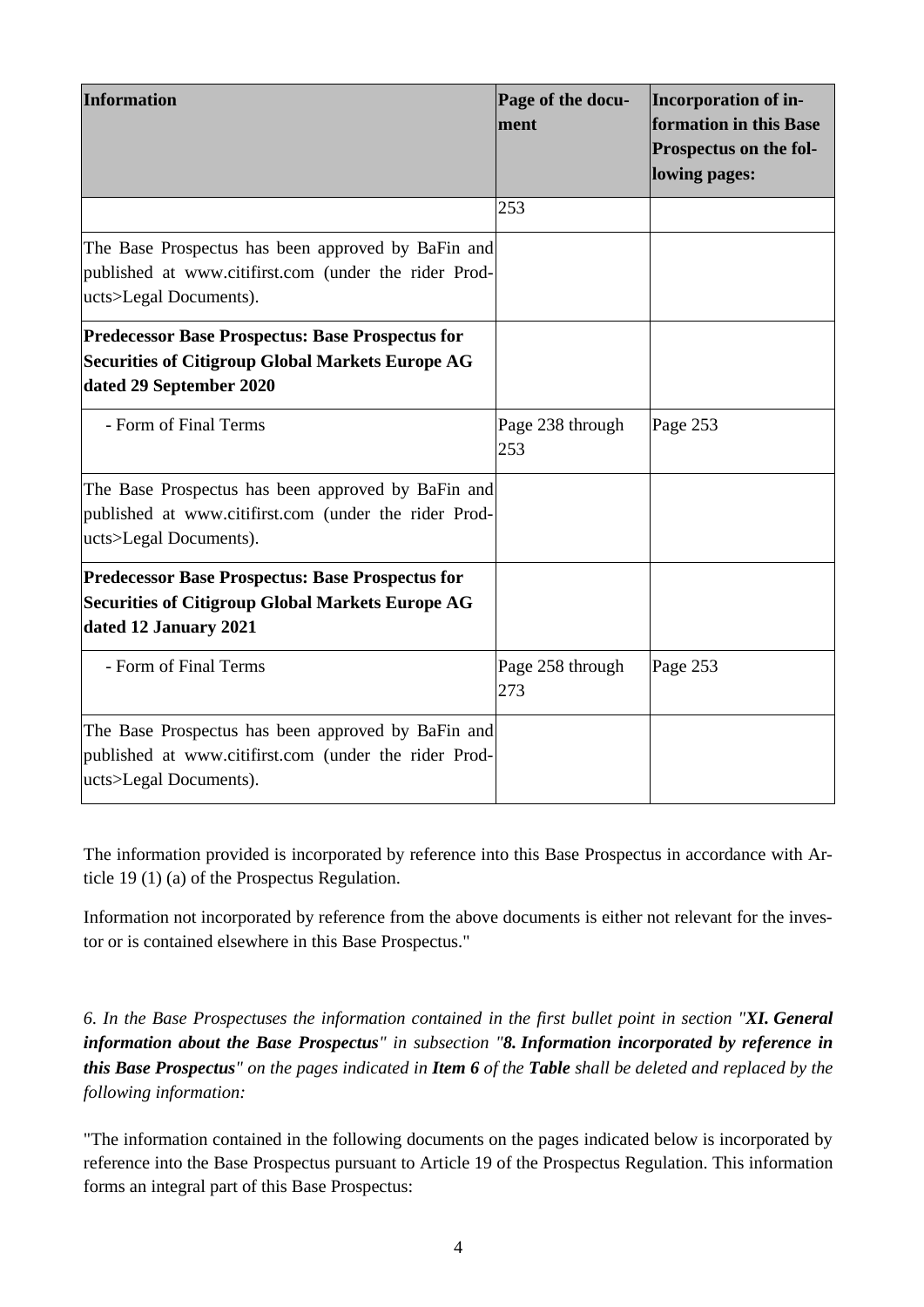| <b>Information</b>                                                                                                                        | Page of the docu-<br>ment | Incorporation of in-<br>formation in this Base<br>Prospectus on the fol-<br>lowing pages: |  |  |
|-------------------------------------------------------------------------------------------------------------------------------------------|---------------------------|-------------------------------------------------------------------------------------------|--|--|
| Registration Document of the Issuer dated 28 April 2022                                                                                   |                           |                                                                                           |  |  |
| - Risk factors                                                                                                                            | Page 4 through 18         | Page 12                                                                                   |  |  |
| - Statutory auditors                                                                                                                      | Page 19                   | Page 120<br>Page 120<br>Page 120<br>Page 120<br>Page 120                                  |  |  |
| - Information about the Issuer                                                                                                            | Page 20 through 24        |                                                                                           |  |  |
| - Business overview                                                                                                                       | Page 24 through 28        |                                                                                           |  |  |
| - Organisational structure of the Issuer                                                                                                  | Page 28 through 29        |                                                                                           |  |  |
| - Trend information                                                                                                                       | Page 30 through 31        |                                                                                           |  |  |
| - Profit forecasts or estimates                                                                                                           | Page 31                   | Page 120                                                                                  |  |  |
| - Administrative, management and supervisory bodies Page 31 through 33                                                                    |                           | Page 120                                                                                  |  |  |
| - Major shareholders                                                                                                                      | Page 33                   | Page 120<br>Page 120<br>Page 120<br>Page 120                                              |  |  |
| - Arrangements the execution of which may at a sub-<br>sequent date result in a change in control of the<br>Issuer                        | Page 33                   |                                                                                           |  |  |
| - Financial information concerning the Issuer's assets<br>and liabilities, financial position and profits and<br>losses                   | Page 34                   |                                                                                           |  |  |
| - Legal and arbitration proceedings                                                                                                       | Page 34                   |                                                                                           |  |  |
| - Share capital and memorandum and articles of asso- Page 34 through 35<br>ciation                                                        |                           | Page 120                                                                                  |  |  |
| - Material contracts                                                                                                                      | Page 35                   | Page 120                                                                                  |  |  |
| - Documents on display                                                                                                                    | Page 35                   | Page 120                                                                                  |  |  |
| - Historical financial information                                                                                                        | Page 36                   | Page 120                                                                                  |  |  |
| The Registration Document has been approved by BaFin<br>and published at www.citifirst.com (under the rider<br>Products>Legal Documents). |                           |                                                                                           |  |  |
| <b>Predecessor Base Prospectus: Base Prospectus for</b><br><b>Warrants of Citigroup Global Markets Europe AG</b><br>dated 29 May 2020     |                           |                                                                                           |  |  |
| - Form of Final Terms                                                                                                                     | Page 188 through          | Page 233                                                                                  |  |  |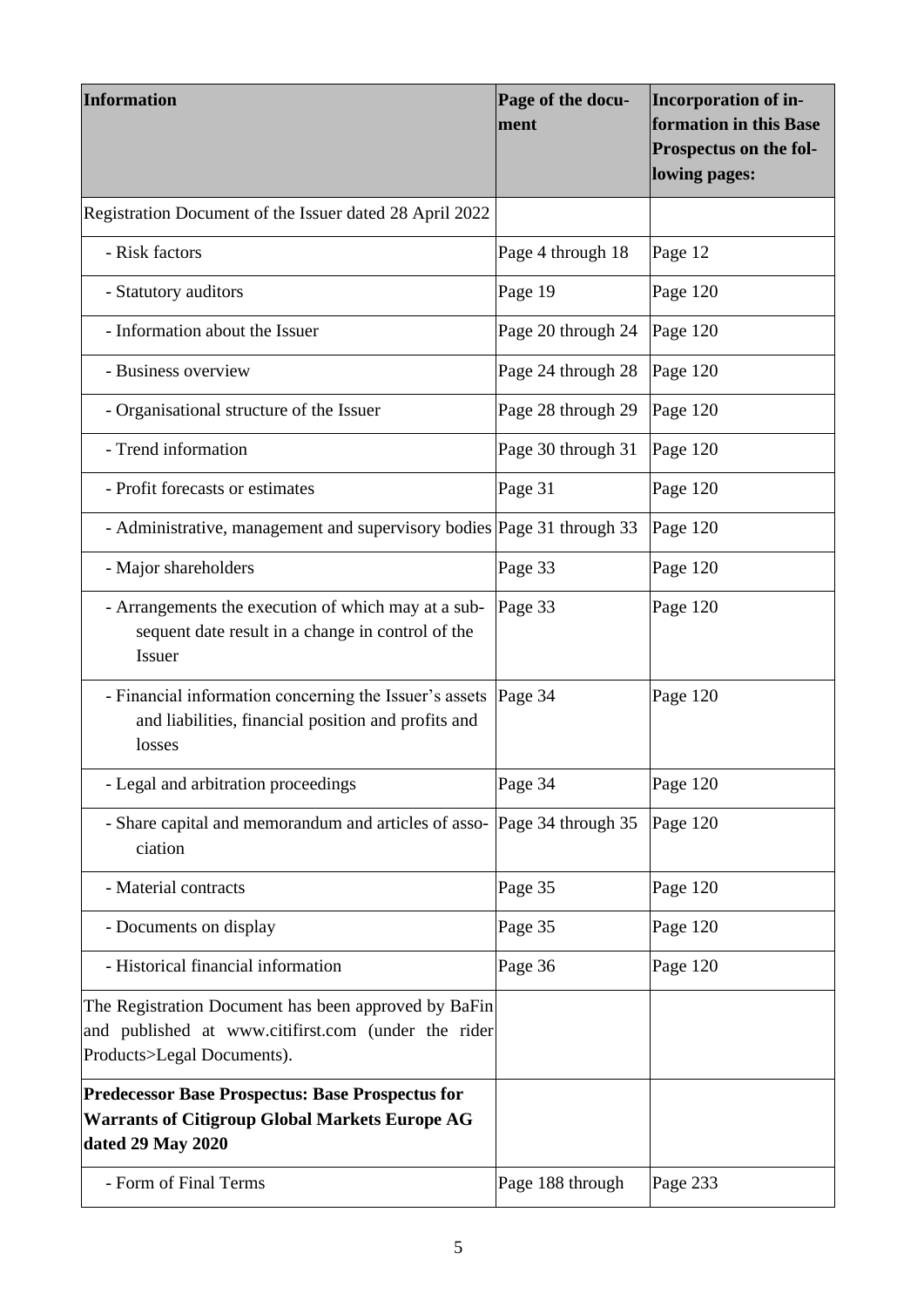| <b>Information</b>                                                                                                                          | Page of the docu-<br>ment | Incorporation of in-<br>formation in this Base<br>Prospectus on the fol-<br>lowing pages: |
|---------------------------------------------------------------------------------------------------------------------------------------------|---------------------------|-------------------------------------------------------------------------------------------|
|                                                                                                                                             | 203                       |                                                                                           |
| The Base Prospectus has been approved by BaFin and<br>published at www.citifirst.com (under the rider Prod-<br>ucts>Legal Documents).       |                           |                                                                                           |
| <b>Predecessor Base Prospectus: Base Prospectus for</b><br><b>Warrants of Citigroup Global Markets Europe AG</b><br>dated 29 September 2020 |                           |                                                                                           |
| - Form of Final Terms                                                                                                                       | Page 190 through<br>205   | Page 233                                                                                  |
| The Base Prospectus has been approved by BaFin and<br>published at www.citifirst.com (under the rider Prod-<br>ucts>Legal Documents).       |                           |                                                                                           |
| <b>Predecessor Base Prospectus: Base Prospectus for</b><br><b>Warrants of Citigroup Global Markets Europe AG</b><br>dated 12 January 2021   |                           |                                                                                           |
| - Form of Final Terms                                                                                                                       | Page 209 through<br>224   | Page 233                                                                                  |
| The Base Prospectus has been approved by BaFin and<br>published at www.citifirst.com (under the rider Prod-<br>ucts>Legal Documents).       |                           |                                                                                           |

The information provided is incorporated by reference into this Base Prospectus in accordance with Article 19 (1) (a) of the Prospectus Regulation.

Information not incorporated by reference from the above documents is either not relevant for the investor or is contained elsewhere in this Base Prospectus."

*7. In the Base Prospectuses the bullet point (3) in section "XI. General information about the Base Prospectus" in subsection "9. Documents available" on the pages indicated in Item 7 of the Table shall be deleted and replaced by the following information:*

"(3) the Registration Document dated 28 April 2022 of the Issuer."